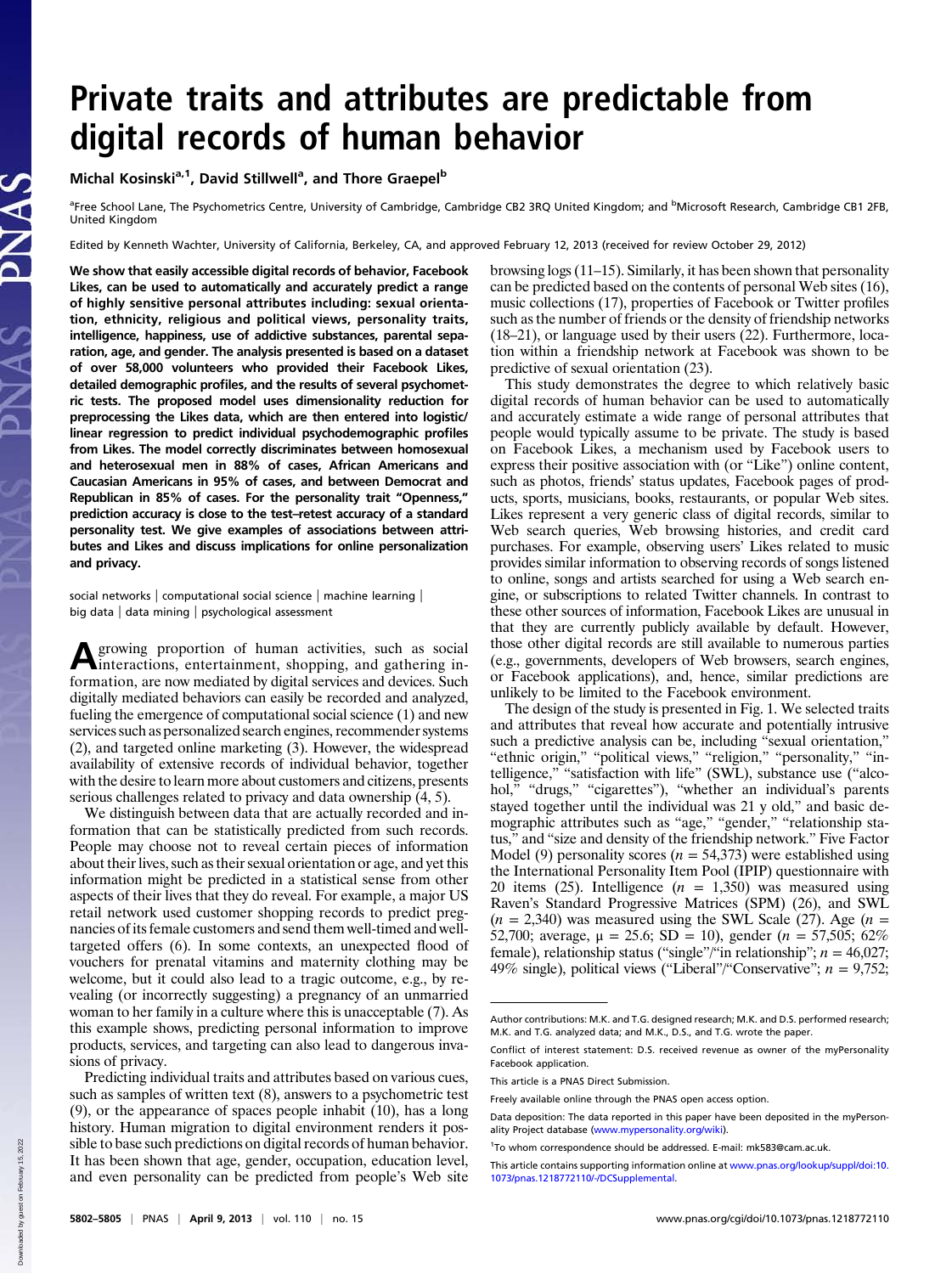

Fig. 1. The study is based on a sample of 58,466 volunteers from the United States, obtained through the myPersonality Facebook application [\(www.mypersonality.](http://www.mypersonality.org/wiki) [org/wiki\)](http://www.mypersonality.org/wiki), which included their Facebook profile information, a list of their Likes ( $n = 170$  Likes per person on average), psychometric test scores, and survey information. Users and their Likes were represented as a sparse user-Like matrix, the entries of which were set to 1 if there existed an association between a user and a Like and 0 otherwise. The dimensionality of the user–Like matrix was reduced using singular-value decomposition (SVD) (24). Numeric variables such as age or intelligence were predicted using a linear regression model, whereas dichotomous variables such as gender or sexual orientation were predicted using logistic regression. In both cases, we applied 10-fold cross-validation and used the  $k = 100$  top SVD components. For sexual orientation, parents' relationship status, and drug consumption only  $k = 30$  top SVD components were used because of the smaller number of users for which this information was available.

65% Liberal), religion ("Muslim"/"Christian";  $n = 18,833$ ; 90% Christian), and the Facebook social network information  $[n = 1]$ 17,601; median size,  $\overline{X} = 204$ ; interquartile range (IQR), 206; median density,  $\tilde{X} = 0.03$ ; IQR, 0.03] were obtained from users' Facebook profiles. Users' consumption of alcohol  $(n = 1,196;$ 50% drink), drugs ( $n = 856$ ; 21% take drugs), and cigarettes ( $n =$ 1211; 30% smoke) and whether a user's parents stayed together until the user was 21 y old ( $n = 766$ ; 56% stayed together) were recorded using online surveys. Visual inspection of profile pictures was used to assign ethnic origin to a randomly selected subsample of users  $(n = 7,000; 73\%$  Caucasian; 14% African American; 13% others). Sexual orientation was assigned using the Facebook profile "Interested in" field; users interested only in others of the same sex were labeled as homosexual (4.3% males; 2.4% females), whereas those interested in users of the opposite gender were labeled as heterosexual.

## Results

Prediction of Dichotomous Variables. Fig. 2 shows the prediction accuracy of dichotomous variables expressed in terms of the area under the receiver-operating characteristic curve (AUC), which is equivalent to the probability of correctly classifying two randomly selected users one from each class (e.g., male and female). The highest accuracy was achieved for ethnic origin and gender. African Americans and Caucasian Americans were correctly classified in 95% of cases, and males and females were correctly classified in 93% of cases, suggesting that patterns of online behavior as expressed by Likes significantly differ between those groups allowing for nearly perfect classification.

Christians and Muslims were correctly classified in 82% of cases, and similar results were achieved for Democrats and Republicans (85%). Sexual orientation was easier to distinguish among males  $(88%)$  than females  $(75%)$ , which may suggest a wider behavioral divide (as observed from online behavior) between hetero- and homosexual males.

Good prediction accuracy was achieved for relationship status and substance use (between 65% and 73%). The relatively lower accuracy for relationship status may be explained by its temporal variability compared with other dichotomous variables (e.g., gender or sexual orientation).

The model's accuracy was lowest (60%) when inferring whether users' parents stayed together or separated before users were 21 y old. Although it is known that parental divorce does have longterm effects on young adults' well-being (28), it is remarkable that this is detectable through their Facebook Likes. Individuals with parents who separated have a higher probability of liking statements preoccupied with relationships, such as "If I'm with you then I'm with you I don't want anybody else" [\(Table S1\)](http://www.pnas.org/lookup/suppl/doi:10.1073/pnas.1218772110/-/DCSupplemental/st01.pdf).



Fig. 2. Prediction accuracy of classification for dichotomous/dichotomized attributes expressed by the AUC.

Down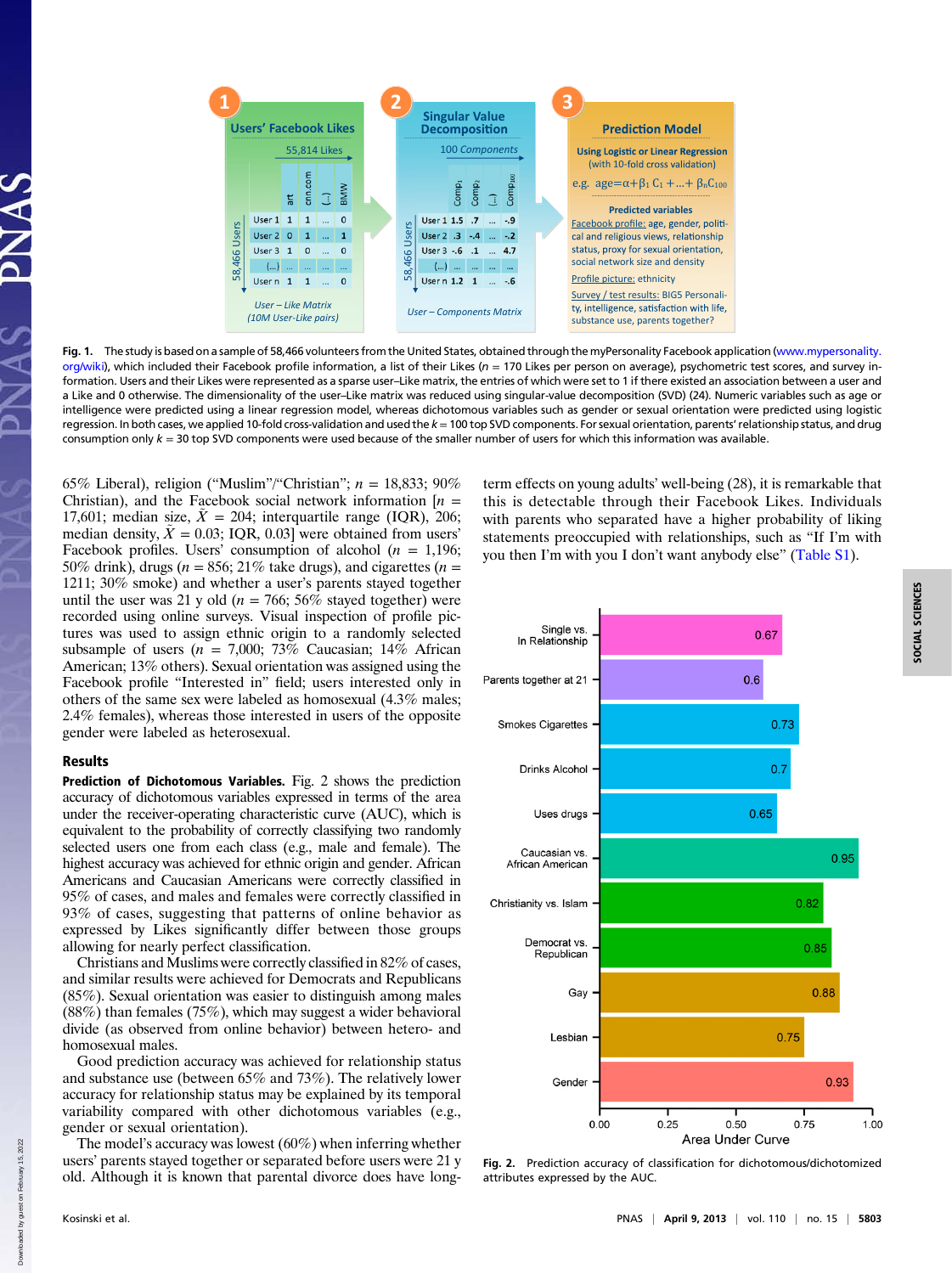

Fig. 3. Prediction accuracy of regression for numeric attributes and traits expressed by the Pearson correlation coefficient between predicted and actual attribute values; all correlations are significant at the  $P < 0.001$  level. The transparent bars indicate the questionnaire's baseline accuracy, expressed in terms of test–retest reliability.

Prediction of Numeric Variables. Fig. 3 presents the accuracy of predicting numeric variables as expressed by the Pearson product– moment correlation coefficient between the actual and predicted values. The highest correlation was obtained for age  $(r = 0.75)$ , followed by density ( $r = 0.52$ ) and size ( $r = 0.47$ ) of the Facebook friendship network. Closely following were the personality traits of "Openness"  $(r = 0.43)$ , "Extraversion"  $(r = 0.40)$ , and "Intelligence"  $(r = 0.39)$ . The remaining personality traits and SWL were predicted with somewhat lower accuracy  $(r = 0.17 \text{ to } 0.30)$ .

Psychological traits are examples of latent traits (i.e., traits that cannot be measured directly). As a consequence, their values can only be measured approximately, for example, by evaluating responses to questionnaires. The transparent bars presented in Fig. 3 indicate the accuracy of the questionnaires used as expressed by their test-retest reliabilities (Pearson product–moment correlation between the questionnaire scores obtained by the same respondent at two points in time). The correlation between the predicted and actual Openness score  $(r = 0.43)$  was very close to the test–retest reliability for Openness  $(r = 0.50)$ . This indicates that for the Openness trait, observation of the user's Likes is roughly as informative as using their personality test score itself. For the remaining traits, prediction accuracies correspond to roughly half the questionnaire's test-retest reliabilities.

The relatively lower prediction accuracy for SWL  $(r = 0.17)$ may be attributable to the difficulty of separating long-term happiness (29) from mood swings, which vary over time. Thus, although the SWL score includes variability attributable to mood, users' Likes accrue over a longer period and, so, may be suitable only for predicting long-term happiness.

Amount of Data Available and Prediction Accuracy. The results presented so far rely on individuals for which between one and 700 Likes were available. The median number of Likes was 68 per individual (IQR, 152). Therefore, what is the expected accuracy given a random individual and how does prediction accuracy change with the number of observed Likes? Using a subsample ( $n = 500$ ) of users for whom at least 300 Likes were available, we ran predictive models based on randomly selected subsets of  $n = 1, 2, \ldots, 300$  Likes. The results presented in Fig. 4 show that even knowing a single random Like for a given user can result in nonnegligible prediction accuracy. Knowing further Likes increases the accuracy but with diminishing returns from each additional piece of information.

Predictive Power of Likes. Individual traits and attributes can be predicted to a high degree of accuracy based on records of users' Likes. [Table S1](http://www.pnas.org/lookup/suppl/doi:10.1073/pnas.1218772110/-/DCSupplemental/st01.pdf) presents a sample of highly predictive Likes related to each of the attributes. For example, the best predictors of high intelligence include "Thunderstorms," "The Colbert Report," "Science," and "Curly Fries," whereas low intelligence was indicated by "Sephora," "I Love Being A Mom," "Harley Davidson," and "Lady Antebellum." Good predictors of male homosexuality included "No H8 Campaign," "Mac Cosmetics," and "Wicked The Musical," whereas strong predictors of male heterosexuality included "Wu-Tang Clan," "Shaq," and "Being Confused After Waking Up From Naps." Although some of the Likes clearly relate to their predicted attribute, as in the case of No H8 Campaign and homosexuality, other pairs are more elusive; there is no obvious connection between Curly Fries and high intelligence.

Moreover, note that few users were associated with Likes explicitly revealing their attributes. For example, less than 5% of users labeled as gay were connected with explicitly gay groups, such as No H8 Campaign, "Being Gay," "Gay Marriage," "I love Being



Fig. 4. Accuracy of selected predictions as a function of the number of available Likes. Accuracy is expressed as AUC (gender) and Pearson's correlation coefficient (age and Openness). About 50% of users in this sample had at least 100 Likes and about 20% had at least 250 Likes. Note, that for gender (dichotomous variable) the random guessing baseline corresponds to an  $AUC = 0.50$ .

Down